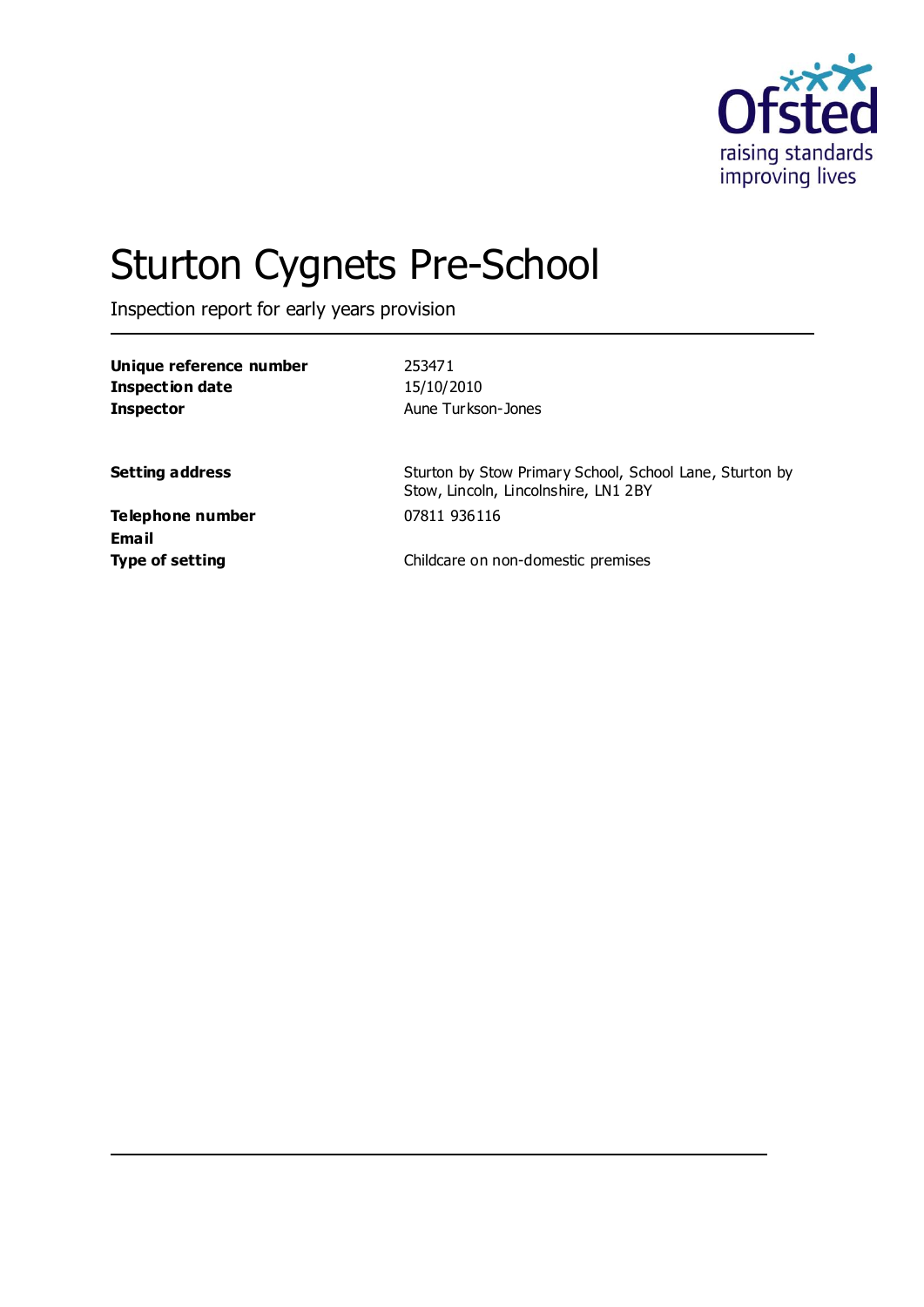The Office for Standards in Education, Children's Services and Skills (Ofsted) regulates and inspects to achieve excellence in the care of children and young people, and in education and skills for learners of all ages. It regulates and inspects childcare and children's social care, and inspects the Children and Family Court Advisory Support Service (Cafcass), schools, colleges, initial teacher training, work-based learning and skills training, adult and community learning, and education and training in prisons and other secure establishments. It assesses council children's services, and inspects services for looked after children, safeguarding and child protection.

If you would like a copy of this document in a different format, such as large print or Braille, please telephone 0300 123 1231, or email enquiries@ofsted.gov.uk.

You may copy all or parts of this document for non-commercial educational purposes, as long as you give details of the source and date of publication and do not alter the information in any way.

T: 0300 123 1231 Textphone: 0161 618 8524 E: enquiries@ofsted.gov.uk W: [www.ofsted.gov.uk](http://www.ofsted.gov.uk/)

© Crown copyright 2010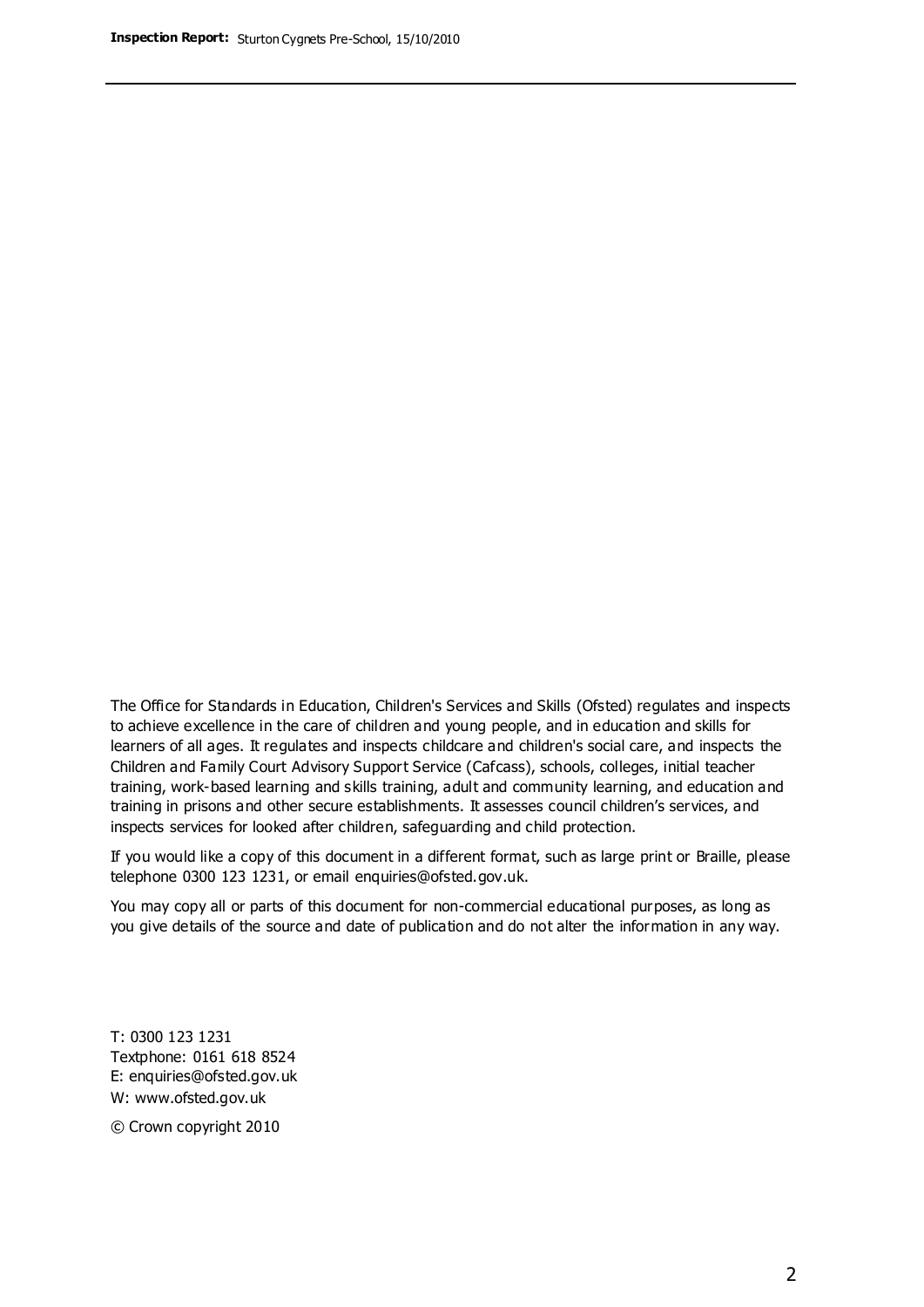### **Introduction**

This inspection was carried out by Ofsted under Sections 49 and 50 of the Childcare Act 2006 on the quality and standards of the registered early years provision. 'Early years provision' refers to provision regulated by Ofsted for children from birth to 31 August following their fifth birthday (the early years age group). The registered person must ensure that this provision complies with the statutory framework for children's learning, development and welfare, known as the *Early* Years Foundation Stage.

The provider must provide a copy of this report to all parents with children at the setting where reasonably practicable. The provider must provide a copy of the report to any other person who asks for one, but may charge a fee for this service (The Childcare (Inspection) Regulations 2008 regulations 9 and 10).

Children only attend this setting before and/or after the school day and/or during the school holidays. The judgements in this report reflect the quality of early years provision offered to children during those periods.

The setting also makes provision for children older than the early years age group which is registered on the voluntary and/or compulsory part(s) of the Childcare Register. This report does not include an evaluation of that provision, but a comment about compliance with the requirements of the Childcare Register is included in Annex B.

Please see our website for more information about each childcare provider. We publish inspection reports, conditions of registration and details of complaints we receive where we or the provider take action to meet the requirements of registration.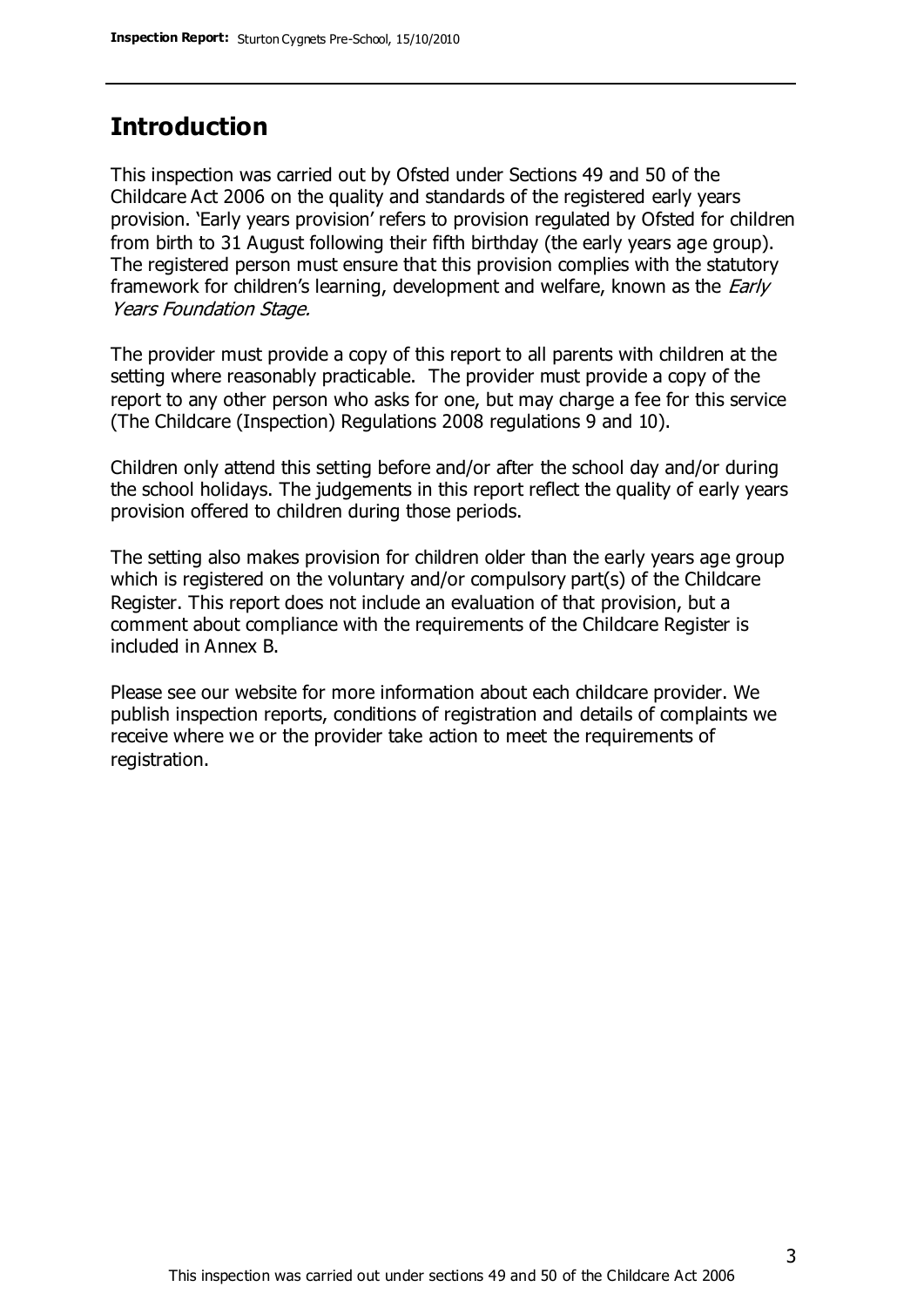### **Description of the setting**

Sturton Cygnets has been registered for many years and was originally known as Sturton-by-Stow Playgroup. The setting is run by a voluntary management committee and operates from a classroom in Sturton-by-Stow Primary School. It has access to the school hall and to secure outdoor play areas.

A maximum of 24 children may attend at any one time. There are currently 27 children aged from two to five years on roll. This includes 26 funded three and four-year-olds. The setting is able to support children with special educational needs and/or disabilities.

The setting opens Mondays to Fridays, term time only. Sessions are from 9am to 12pm on Tuesdays, Thursdays and Fridays and on Monday and Wednesday afternoons from 12pm to 3pm.

Six staff work with the children, all of whom hold relevant qualifications to at least level 3. The setting receives support from the local authority and is a member of the Pre-school Learning Alliance.

### **The overall effectiveness of the early years provision**

Overall the quality of the provision is good.

Sturton Cygnets provides a thoroughly enjoyable experience for the children who attend. The setting is fully inclusive and is able to cater effectively for children's individual needs. Activities are specifically set out at the start of each session and planned, so that they help the early years children to learn at a good pace. The manager and team work closely to create memorable learning experiences for the children. The setting's resources and its outdoor environment are mostly used effectively to stimulate the children. Staff are committed to evaluating the setting and its effectiveness and consequently they are well placed to drive improvements in the future.

### **What steps need to be taken to improve provision further?**

To further improve the early years provision the registered person should:

- improve the outdoor area further so that children have more opportunities to learn about healthy lifestyles
- develop the storage space in the outdoor shed so that specifically boxed resources are fully accessible to children to further promote their independence.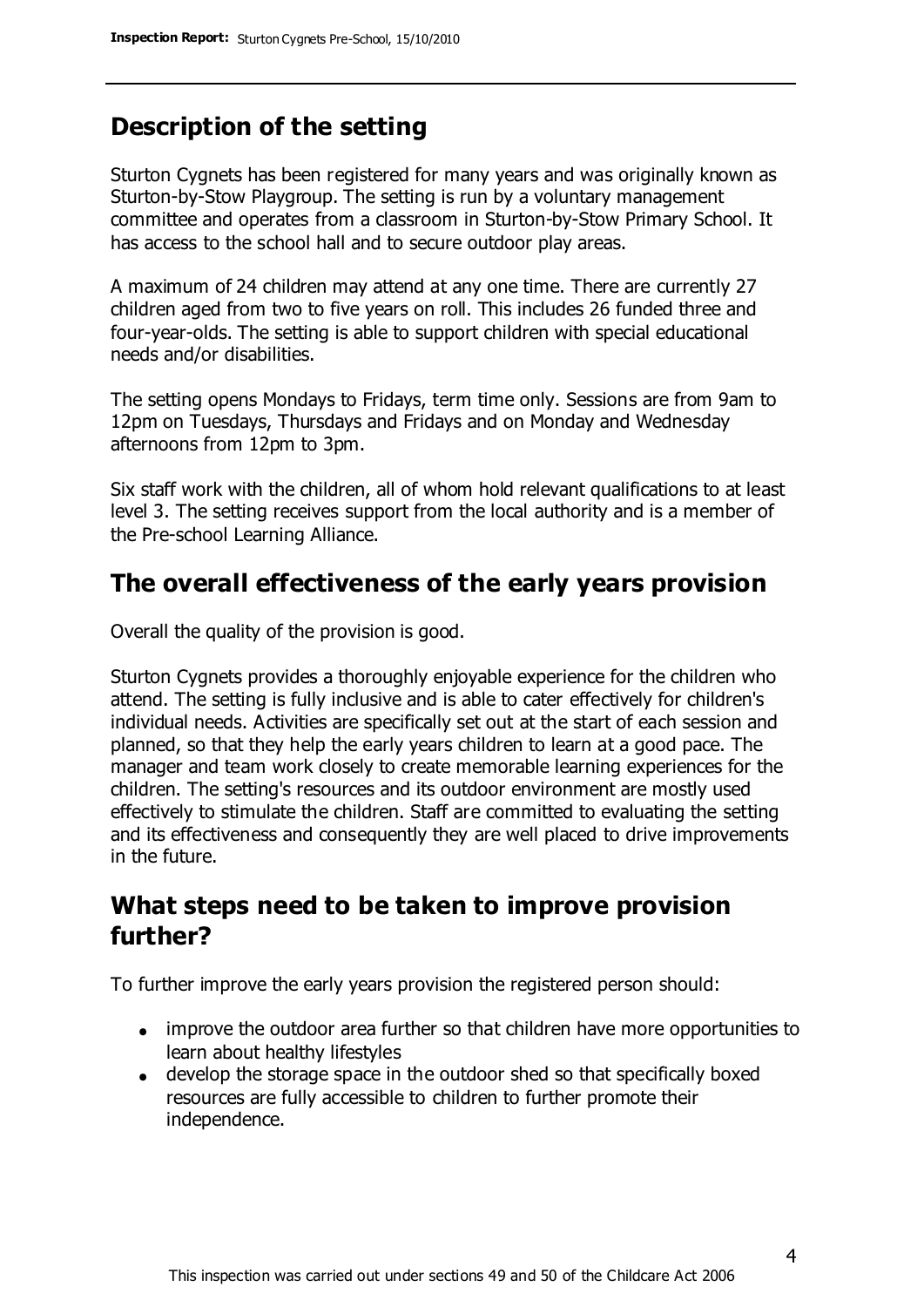### **The effectiveness of leadership and management of the early years provision**

Children are safeguarded effectively because the setting's relevant documentation and policies are up to date and reviewed annually. Staff carry out daily, weekly and annual risk assessments of all areas to ensure that children can play and learn in a really safe environment. The site is secure. Children leaving the main areas in order to access the school toilets are accompanied at all times. Staff training is fully up to date, and all of the adults know how to recognise the signs and symptoms of abuse and understand their roles clearly. Clear procedures are in place should concerns be raised. Children are encouraged to adopt safe practices by the good examples and instructions of the staff and the necessary policies are in place to support this. Resources are used effectively at the setting. Sessions are structured so that the space is organised into discrete learning zones and children have suitable opportunities to progress towards their early learning goals, through a mixture of adult- initiated and independent play. However, current storage methods in the shed means that children are unable to independently select a wide range of resources that can be used in the outdoor play area.

The management of the setting has continued to improve since the time of the last inspection, with a new highly skilled, enthusiastic manager in place. The manager has facilitated improved links with the host school, including a closer working partnership with the reception class and opportunities for the children to spend time together inside and outdoors. Stronger links with the local authority advisor, cluster group and other primary schools help to ensure that the provision remains of a high quality and meets the needs of the children effectively. Rigorous selfevaluation, ongoing planning and observational assessments, coupled with parental feedback, drive forward the team's passion for continuous improvement. This helps to secure children's learning and development in all areas of the Early Years Foundation Stage Framework. The setting has an honest and accurate view of its strengths and has identified areas for further development. These have been set out in a recent self-evaluation form and translated into an operational plan.

Children benefit from sharing some of the school's facilities, such as the field and outdoor play areas and from opportunities to socialise with the older reception children on a regular basis. Staff also use this partnership to identify children who may need additional support and to share useful information. There are also other successful partnerships with early years providers and with feeder primary schools. A notable strength is the link with the local authority's birth to five advisor, who is currently working closely with the setting to ensure that the best use is made of the improved outdoor space. Parents' views are actively sought and the setting provides extensive induction packs, regular newsletters and a suggestions box, as well as questionnaires and open opportunities to attend sessions and be involved. An example of this is a parent-run baking session.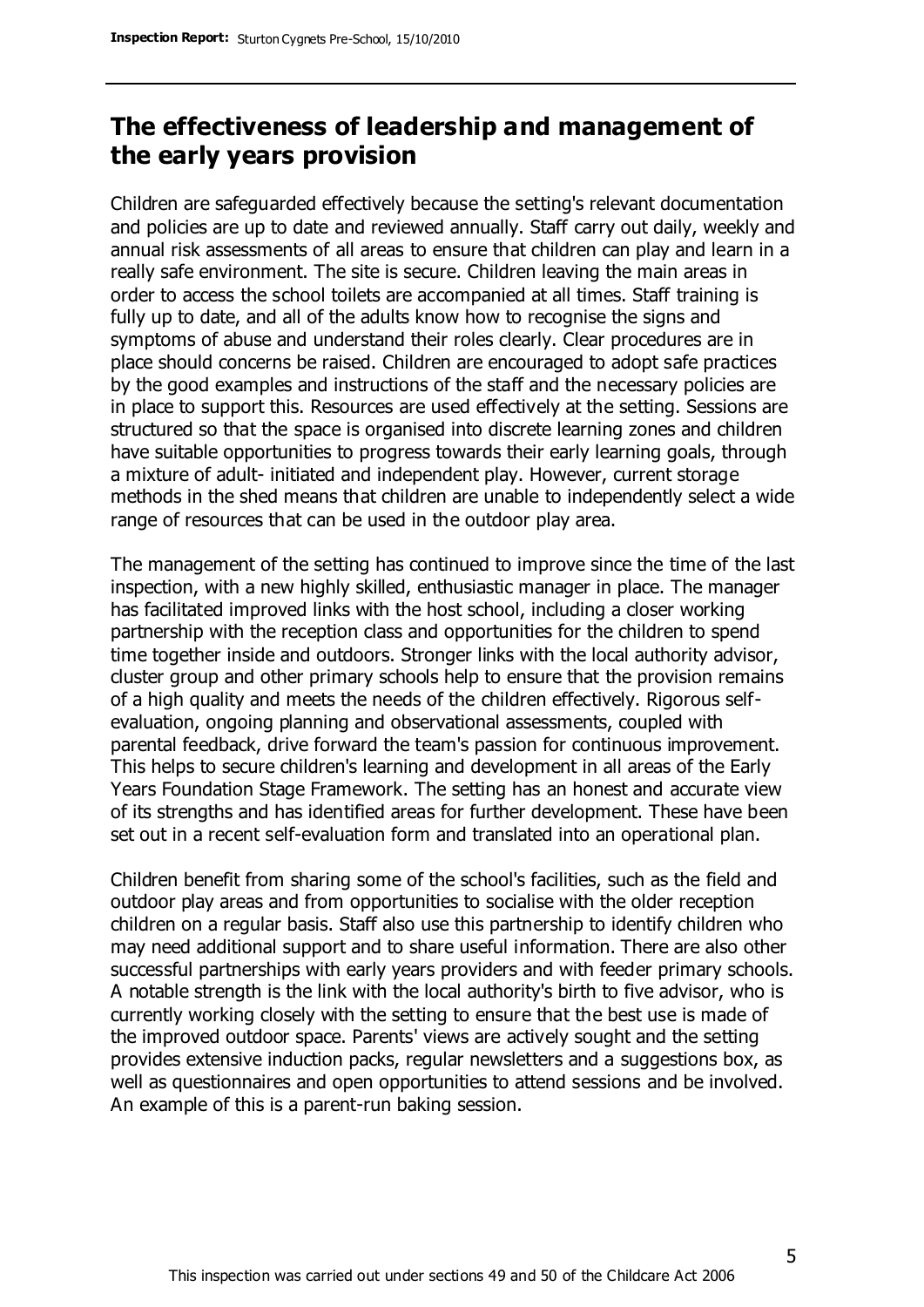### **The quality and standards of the early years provision and outcomes for children**

Children are engaged and busy throughout their time in the setting which provides a varied range of planned activities each day. These are tailored to suit the needs of the individual children. Each day is structured, although there are times when staff develop spontaneous activities in response to the children's needs and ideas. Children move between indoor and outdoor activities freely and are encouraged to make their own choices. Children are well supported in their learning and a key person system is in place. Parents are aware of this and can speak regularly with staff regarding all aspects of their child's development. Children help to add pictures and information to their learning journals and this has become a collaborative effort between each child, their key person and their parents and carers.

Strategies used to promote learning and development result in children becoming more creative and active learners, with increasing critical thinking skills. The outdoor area has recently been improved by the addition of a newly built, covered space. The children now have their own storage area for outside wear, with coat pegs and shoe storage. Every opportunity is taken to encourage children to choose when to go outside, and to select suitable clothing. Responsibility is encouraged as staff have devised a rota system for the children to take home aprons for washing and to set the table at snack times. Children keenly participate in this system.

The setting supports progression towards the early learning goals through play and exploration, and learning is both planned and purposeful. Supported by observation and assessment, this ensures that children achieve as much as they can in relation to their starting points and capabilities. Support is available for those who are identified as having, learning difficulties and/or disabilities. Opportunities for children to practise early mark-making and counting skills are woven through all aspects of the setting and staff question and challenge children to deepen their knowledge and understanding.

Children say that they feel safe and show a good awareness of some aspects of safety because staff ensure to set good examples and use everyday opportunities to encourage understanding about safe practices. They are encouraged to play responsibly and to solve their own disputes. Staff promote good hygiene practices and children know that they must wash their hands prior to eating and after using the toilet. Appropriate action is taken when children are ill, with suitable procedures to prevent the spread of infection. Children have regular opportunities for outdoor activities, including time spent with the reception school children. Healthy snacks are served daily and there are plans to develop an area outside where children can grow their own vegetables and deepen their understanding of diet and nutrition. Snack time is used as an ideal time to encourage social skills and responsibility and children enjoy sitting together, responding positively to staff's high expectations of them.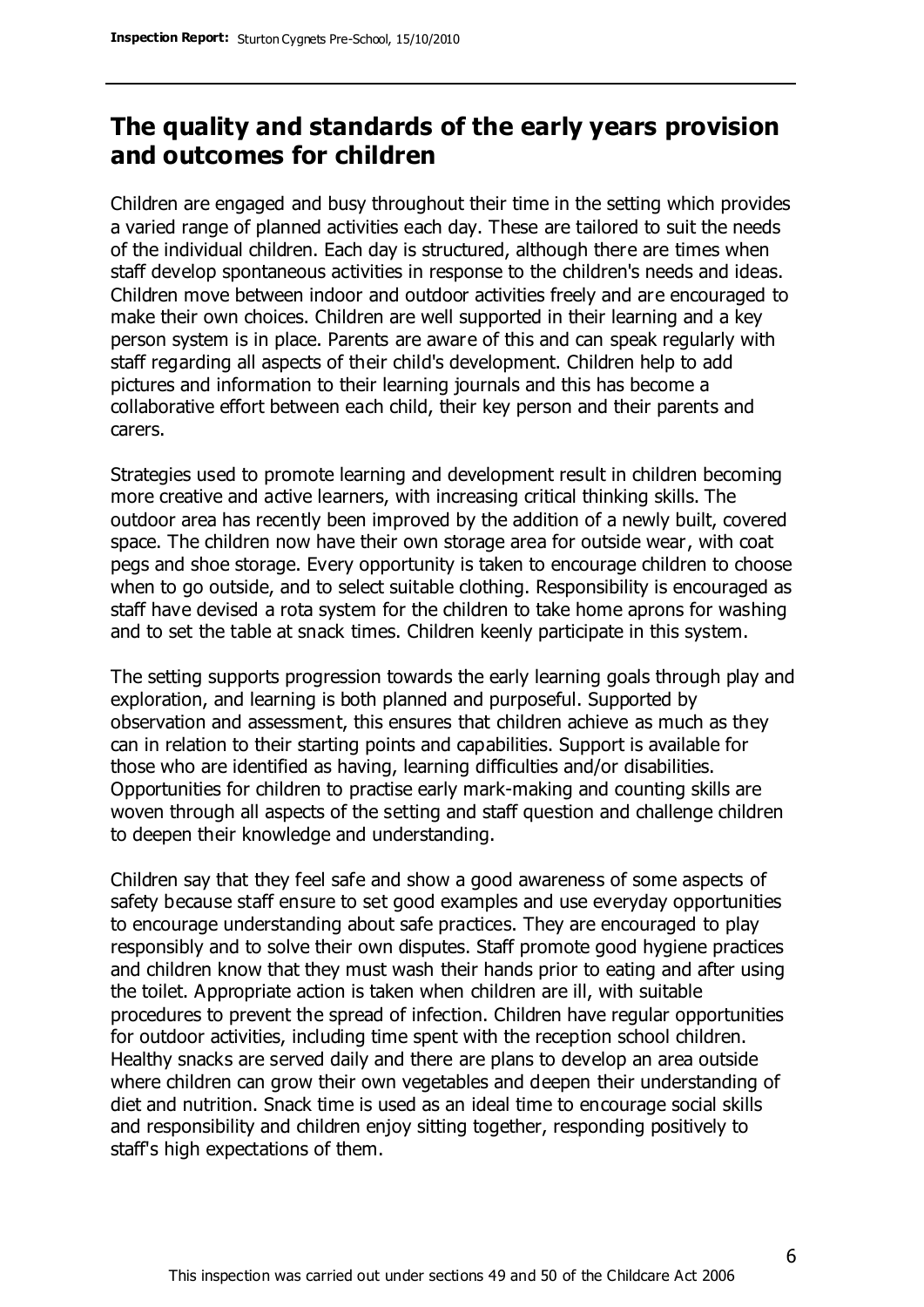### **Annex A: record of inspection judgements**

#### **The key inspection judgements and what they mean**

Grade 1 is Outstanding: this aspect of the provision is of exceptionally high quality Grade 2 is Good: this aspect of the provision is strong Grade 3 is Satisfactory: this aspect of the provision is sound Grade 4 is Inadequate: this aspect of the provision is not good enough

#### **The overall effectiveness of the early years provision**

| How well does the setting meet the needs of the<br>children in the Early Years Foundation Stage? |  |
|--------------------------------------------------------------------------------------------------|--|
| The capacity of the provision to maintain continuous                                             |  |
| improvement                                                                                      |  |

#### **The effectiveness of leadership and management of the early years provision**

| The effectiveness of leadership and management of the             |  |
|-------------------------------------------------------------------|--|
| <b>Early Years Foundation Stage</b>                               |  |
| The effectiveness of leadership and management in embedding       |  |
| ambition and driving improvement                                  |  |
| The effectiveness with which the setting deploys resources        |  |
| The effectiveness with which the setting promotes equality and    |  |
| diversity                                                         |  |
| The effectiveness of safeguarding                                 |  |
| The effectiveness of the setting's self-evaluation, including the |  |
| steps taken to promote improvement                                |  |
| The effectiveness of partnerships                                 |  |
| The effectiveness of the setting's engagement with parents and    |  |
| carers                                                            |  |

#### **The quality of the provision in the Early Years Foundation Stage**

The quality of the provision in the Early Years Foundation Stage  $\vert$  2

#### **Outcomes for children in the Early Years Foundation Stage**

| <b>Outcomes for children in the Early Years Foundation</b>    |  |
|---------------------------------------------------------------|--|
| <b>Stage</b>                                                  |  |
| The extent to which children achieve and enjoy their learning |  |
| The extent to which children feel safe                        |  |
| The extent to which children adopt healthy lifestyles         |  |
| The extent to which children make a positive contribution     |  |
| The extent to which children develop skills for the future    |  |

Any complaints about the inspection or report should be made following the procedures set out in the guidance available from Ofsted's website: www.ofsted.gov.uk